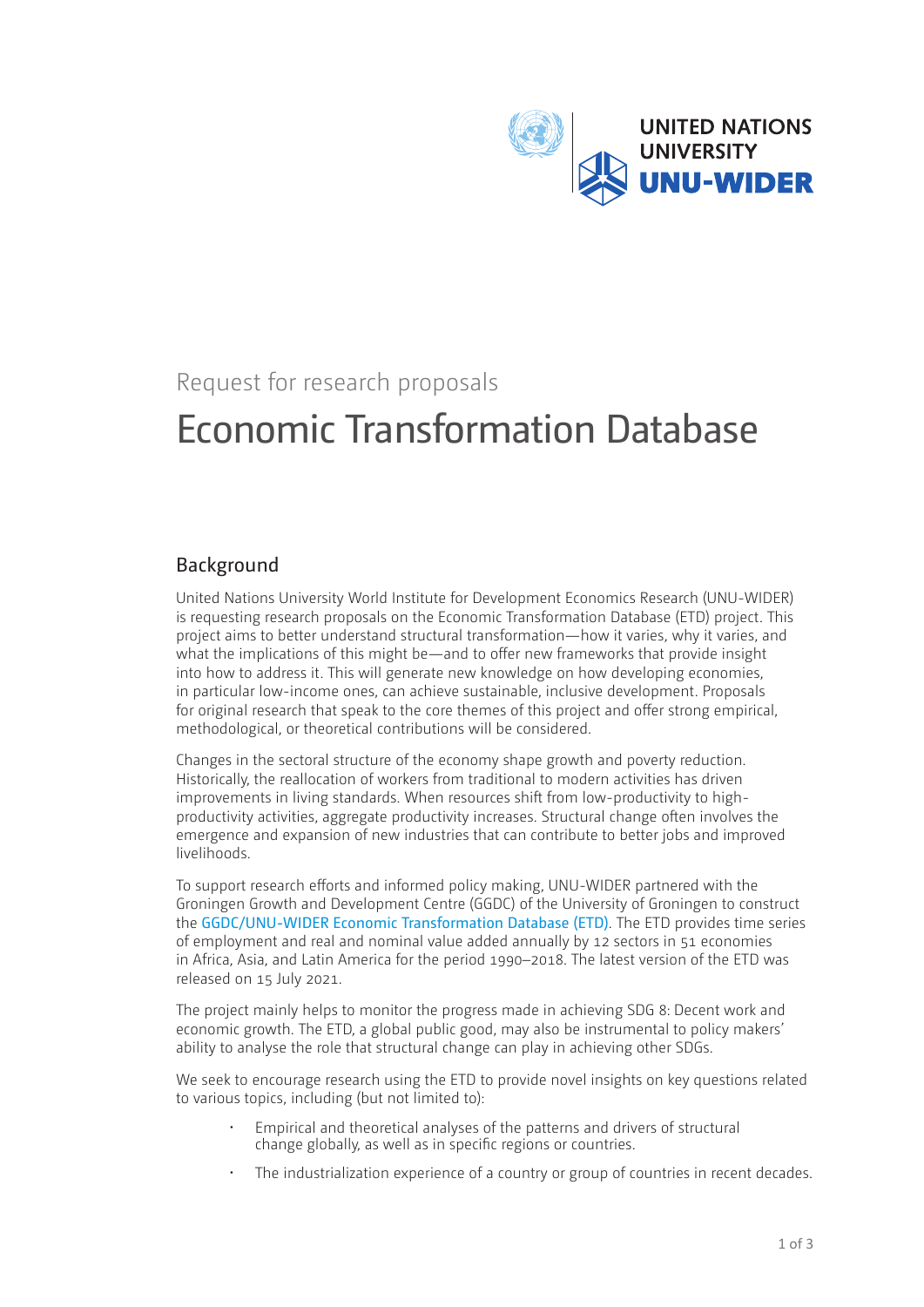- The relation between growth, poverty reduction, and sectoral patterns of employment and production.
- Whether countries can achieve growth, provide good jobs, and reduce poverty without industrialisation.
- Whether modern agriculture and modern services serve as an alternative mechanism of structural transformation and economic growth.

Innovative proposals to improve the quality and quantity of information in the ETD are encouraged, to make the most of the data on sectoral employment and production to analyse patterns of structural transformation.

We seek to commission research papers from researchers working in growth and economic development and related fields who would like to contribute to the project. As part of the project, researchers will be asked to take part in an online workshop tentatively scheduled for November 2022.

#### Offer and expectations

UNU-WIDER invites proposals from qualified researchers for papers examining structural transformation broadly. Following formal acceptance and initial publication in the [WIDER](https://www.wider.unu.edu/publications?f[]=biblio_type:Working+Paper&order=desc&sort=string_date)  [Working Papers Series](https://www.wider.unu.edu/publications?f[]=biblio_type:Working+Paper&order=desc&sort=string_date), the aim is to have these papers published in high-quality journals or books in economics, political science, development studies, or related fields. The papers must be written in English and should be around 10,000 words (inclusive of text, tables, figures, boxes, footnotes, references, etc.—further information is found [here](https://www.wider.unu.edu/node/75151#wp-series)).

Proposals from individuals (or groups of individuals) as well as non-profit organizations are welcome. Applications from women and developing country researchers are particularly encouraged.

Individual researchers will be issued UNU Consultant Contracts (CTC), while non-profit organizations will be issued UNU Institutional Contractual Agreements (ICA). A total research honorarium of US\$6,000 will be paid in one instalment. In cases of co-authorship, the honorarium will be divided equally among the contributors. The payment will be made after submission and review of the revised full version of the working paper. The deliverable must be deemed acceptable by UNU-WIDER's project focal point before payment is made. The honorarium is expected to cover all expenses associated with the conduct of the proposed research (including data collection, research assistance, etc.). It is not required to submit a budget.

After payment has been made, researchers are asked to respond to reasonable requests by the project coordinators and the UNU-WIDER Publication Team with respect to finalization of the working papers and promotion of their findings.

While payment is thus made prior any subsequent publication, we ask that contributors make a professional commitment to submitting the paper to a peer-reviewed journal. As per standard academic publishing practice, subsequent publications—journal articles, book chapters, etc. must state due acknowledgement of UNU-WIDER as the original commissioning institute. Please note that UNU-WIDER prefers to retain copyright should the paper then go on to be included in a UNU-WIDER managed collection, or the selected journal satisfies the criteria for UNU-WIDER to cover the full open access fee. Copyright can be transferred to the author(s) should these conditions not apply.

At least one author from each successful proposal is expected to attend an online project workshop in November 2022 (exact date TBD).